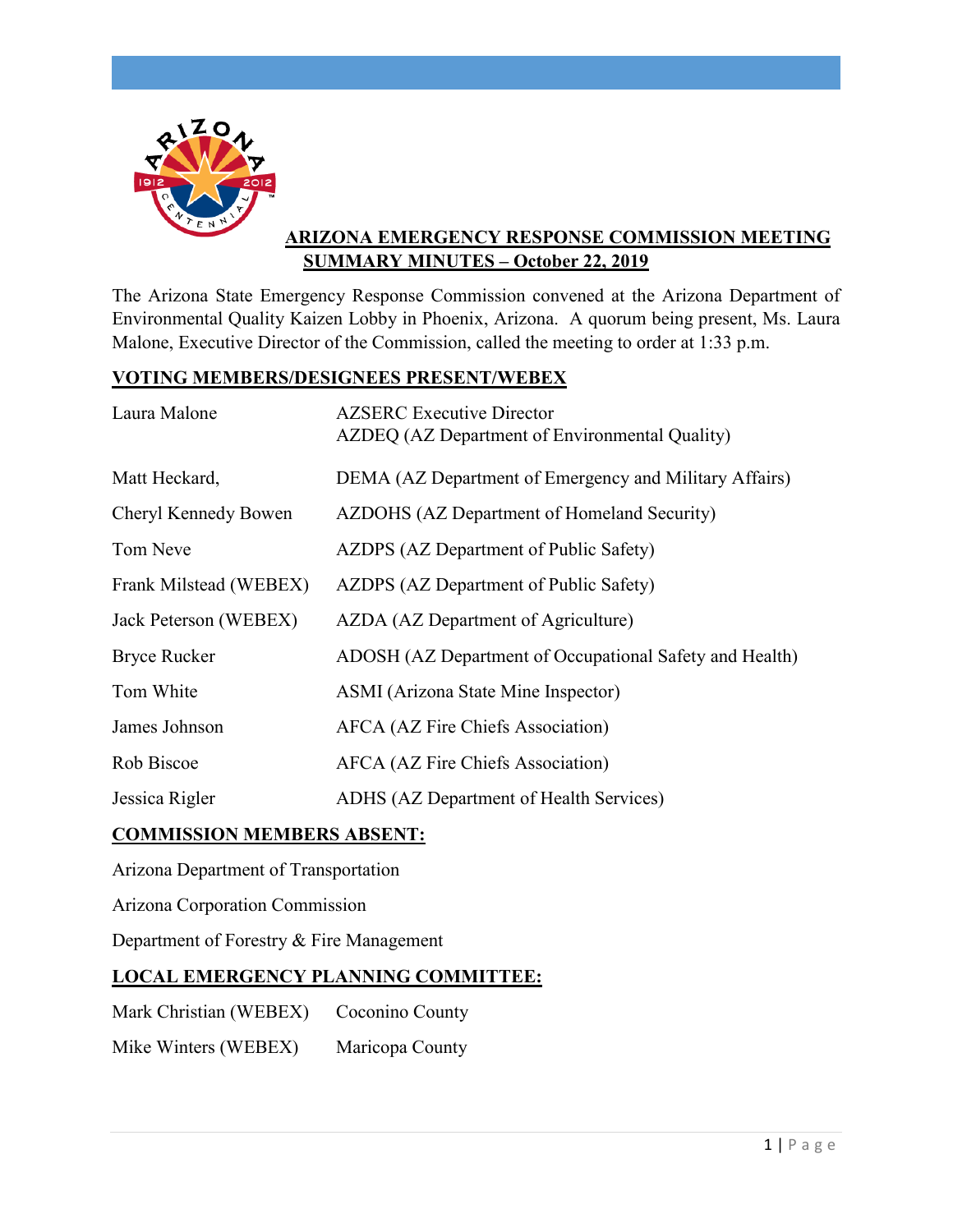## **GUESTS PRESENT**

| Jeff Cantrell                 | AG (Attorney General's Office)                          |
|-------------------------------|---------------------------------------------------------|
| Bill Jones                    | EPA (Environmental Protection Agency) Presenter/Speaker |
| Peter Guria                   | EPA (Environmental Protection Agency) Presenter/Speaker |
| <b>GUESTS PRESENT (CONT.)</b> |                                                         |
| Mary Cottrell                 | ADEQ (AZ Department of Environmental Quality) Presenter |
| <b>STAFF PRESENT</b>          |                                                         |
| Chris Nutter                  | ADEQ (AZ Department of Environmental Quality) Presenter |
| Arcangel Barragan             | ADEQ (AZ Department of Environmental Quality) Presenter |
| Scot Havir                    | ADEQ (AZ Department of Environmental Quality) Presenter |
| Michele Martinez              | ADEQ (AZ Department of Environmental Quality)           |
|                               |                                                         |

# **PUBLIC PRESENT**

#### None

## **INTRODUCTIONS/REVIEW OF MINUTES**

Ms. Laura Malone welcomed members and attendees. Ms. Malone noted a quorum of voting members present or participating via WEBEX.

Ms. Malone requested that the Commissioners review the July 30, 2019 minutes and then called for a motion to accept the minutes.

Rob Biscoe offered the motion that was seconded by Bryce Rucker.

The motion carried 9/0/3 absent.

# **CALL TO SERC MEMBERS (ACTION ITEM RESULTS)**

- **A. Action Item Result**: Ms. Malone presented an outline of the roles, responsibilities, path forward and statutory requirements of SERC. After a regulatory meeting held with the Attorney General's Office; specifically in reference to *ARS 49-124 Emergency planning districts*; *local emergency planning committees* and *ARS 49- 125 Comprehensive emergency response plans.* It was determined that the Commission will move forward and follow statutory requirements. Discussion was held regarding the information received at the regulatory review.
- **B. Action Item Result:** Scot Havir presented a draft of the ERU newsletter. The information in the newsletter will be used to effectively communicate important and relevant information about upcoming trainings, special events, conferences and other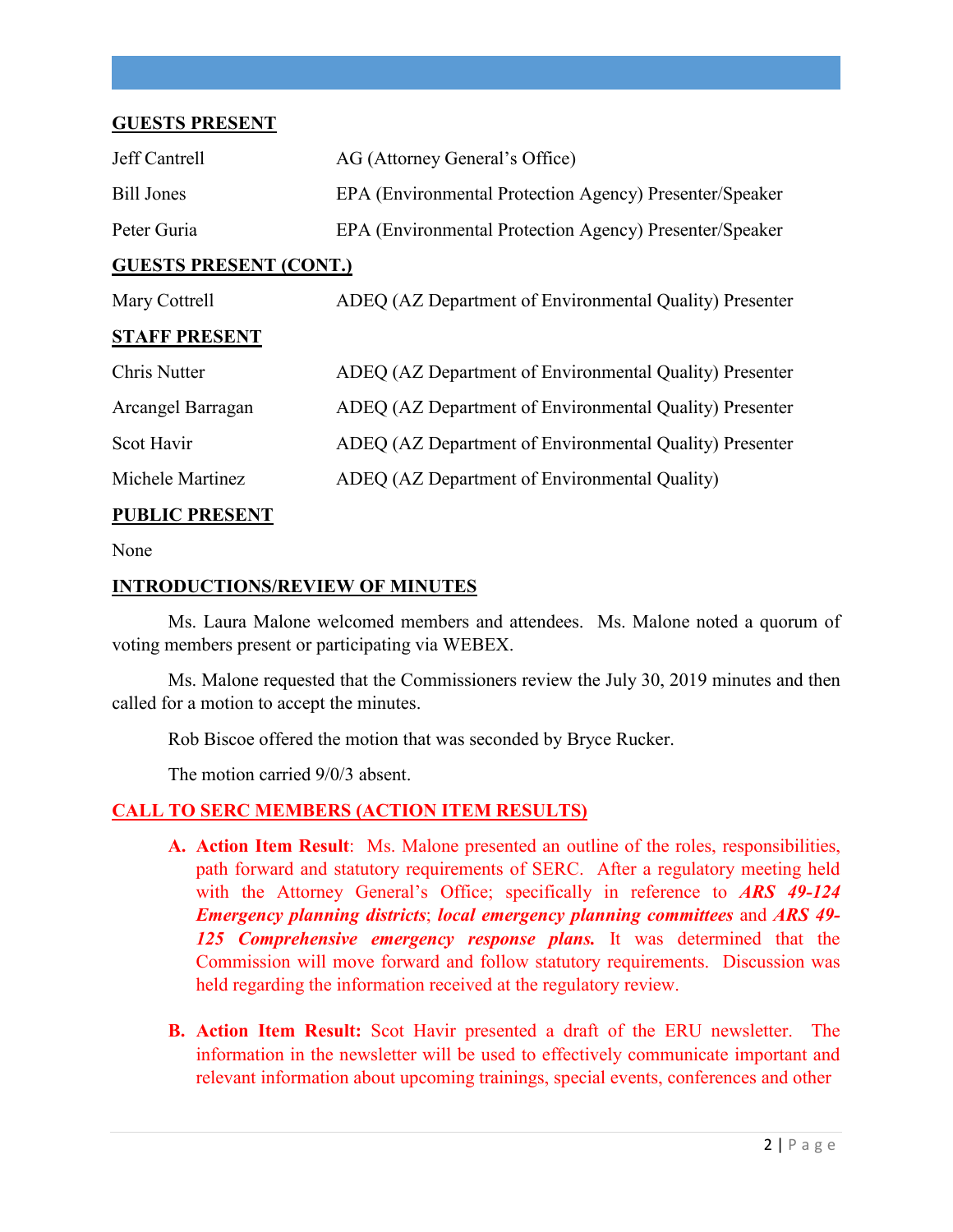## **CALL TO SERC MEMBERS (ACTION ITEM RESULTS) CONT.**

pertinent information that is happening around the state with LEPCs, SERC, EPA, ERU, ADEQ and any other outside agencies. A subscription to the newsletter is required. An invitation email to subscribe will be sent out to the LEPC and SERC members.

**C. Action Item Result:** A copy of the AZSERC meeting agenda and minutes for 2015 was presented for review. At the July 30, 2019 AZSERC meeting, a request was made to review the format as well as content presented at previous SERC meetings. Ms. Malone asked the Commission to review the document and advise if they would like anything presented in previous agendas to be included in the current SERC agendas.

# **ADEQ GRANT/FUND UPDATES**

- **A. Action Item Result**: Chris Nutter reviewed the procedures and criteria for the HMEP Grant. Presented criteria utilized for awarding the grant amounts to each county. He reviewed a list of the counties that applied and the amounts awarded for the FFY 2020.
- **B. Action Item Result**: Arcangel Barragan discussed ARS 49-132 Emergency Response Fund. The fund is provided by legislative appropriation for HazMat equipment only. He discussed the process used to review requests from counties, the award process and notification. Arcangel Barragan stated that each LEPC receives notice that there is a specific dollar amount available in the fund. This year the LEPCs were given notice that they could each request up to \$10,000. The equipment is purchased by ADEQ, and the ERU team delivers the equipment to the counties.

# **EPCRA CHANGES**

**A.** Chris Nutter provided information regarding Tier II Reporting updates and improvements. Chris explained how Tier II is utilized and how it benefits first responders before going into a facility which may result in a HazMat situation. He explained that first responders have access to Tier II.

Updates and improvements include adding new administrative tools to help better serve the customer. The account holder will have the ability to add more users or change users. Facilities will have the ability to migrate their emergency response plans from one year to the next.

Two stakeholder meetings were held in addition to a WebEx for first responders. The meetings were geared to get input about what is needed to better serve the customer. A phone App was requested that may benefit smaller Fire Departments who do not have funding for laptops. The phone App is being currently being developed.

ADEQ's goal is to encourage first responders to utilize Tier II, recognize the benefits and increase the number of users. Chris Nutter provided the website address for Tier II reporting: Tier2.azserc.org.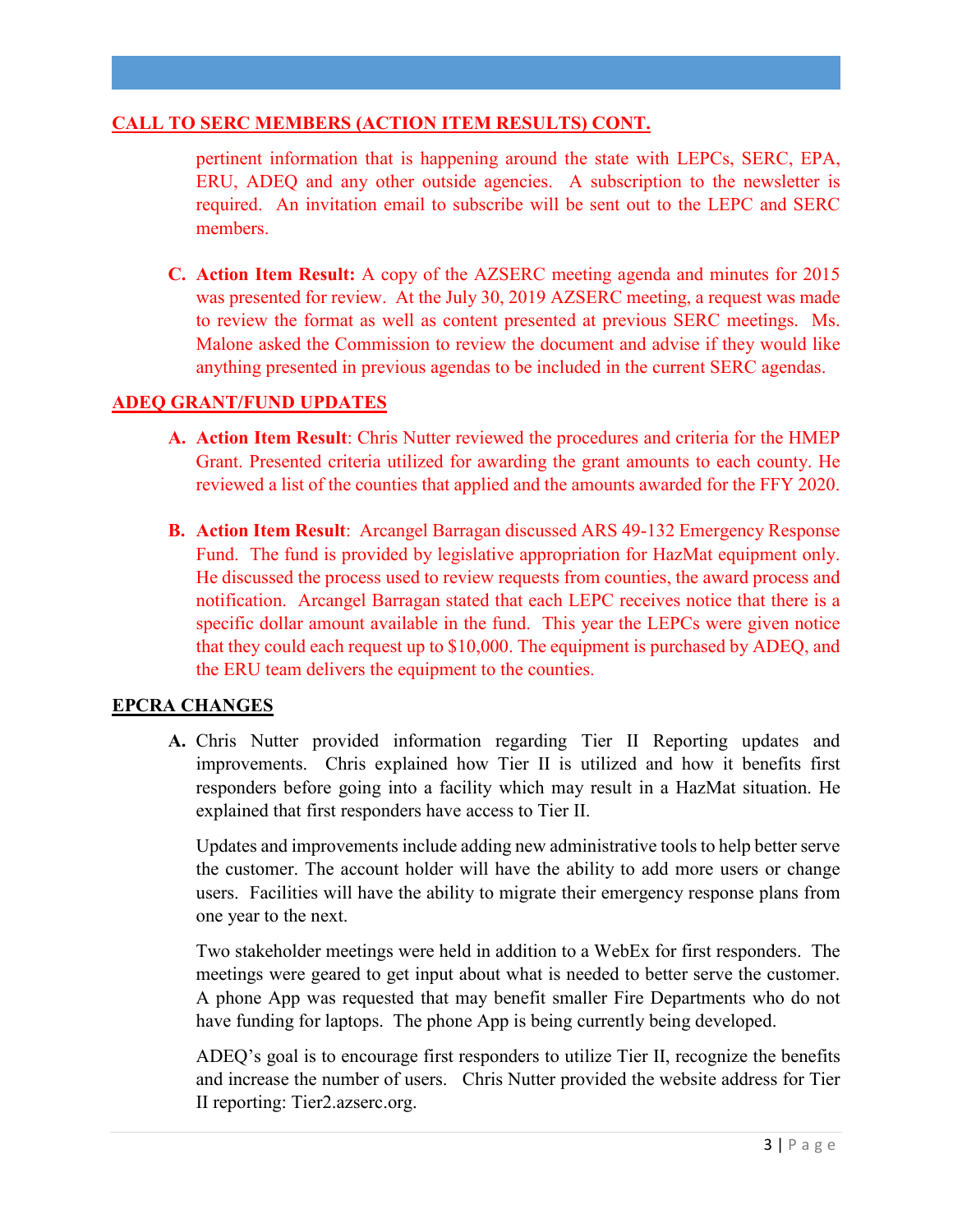## **EPCRA CHANGES CONT.**

**B.** Mary Cottrell, ADEQ Environmental Engineering Specialist presented information regarding the EPA Toxics Release Inventory Program. The TRI Program tracks the management of certain toxic chemicals that may pose a threat to human health or the environment. She provided an EPA resource https://enviro.epa.gov/triexplorer/tri [release.chemical.](https://enviro.epa.gov/triexplorer/tri%20release.chemical)

## **LEPC MEMBERS**

**A.** Members of the LEPCs in attendance were asked if they had any questions for the Commission. The LEPC members were concerned about the time frame they could expect once the Commission began reviewing LEPC members and response plans. There was also concern as to the validity of any votes that occurred by members that were not affirmed by the Commission in prior years.

Laura Malone assured the LEPC members the Commission will work on developing a timeline that would be efficient for the LEPCs to avoid any interruption or delays in LEPCs conducting business.

**B.** Arcangel Barragan presented an update to the Commission regarding the LEPC workshop held on 10/21/19.

Questions received from LEPC members who attended the 10/21/19 LEPC Workshop were presented to the Commission for review.

**C.** An email was sent to the Commissioners with information about future LEPC meetings.

The Commission was given notice that they may attend the LEPC meetings but could not discuss any items on the agenda with other members of the Commission. If a quorum is established (seven Commission members) attending an LEPC meeting, then a public notice must be posted.

# **ERU UPDATES**

- A. LEPC Meetings attended this year Not presented
- B. Equipment delivered from ERF funds 2018-2019 Not presented
- C. Chris Nutter presented the number of spill calls received on the ADEQ spill line yearto-date. He explained what its intended use is and how the information is tracked and distributed. The information will be included in the quarterly newsletter.
- D. Chris Nutter presented the number of NRC reports received by ADEQ year-to-date. He explained what the NRC report consists of, what its intended use is, and how the information is used. The information will be included in the quarterly newsletter.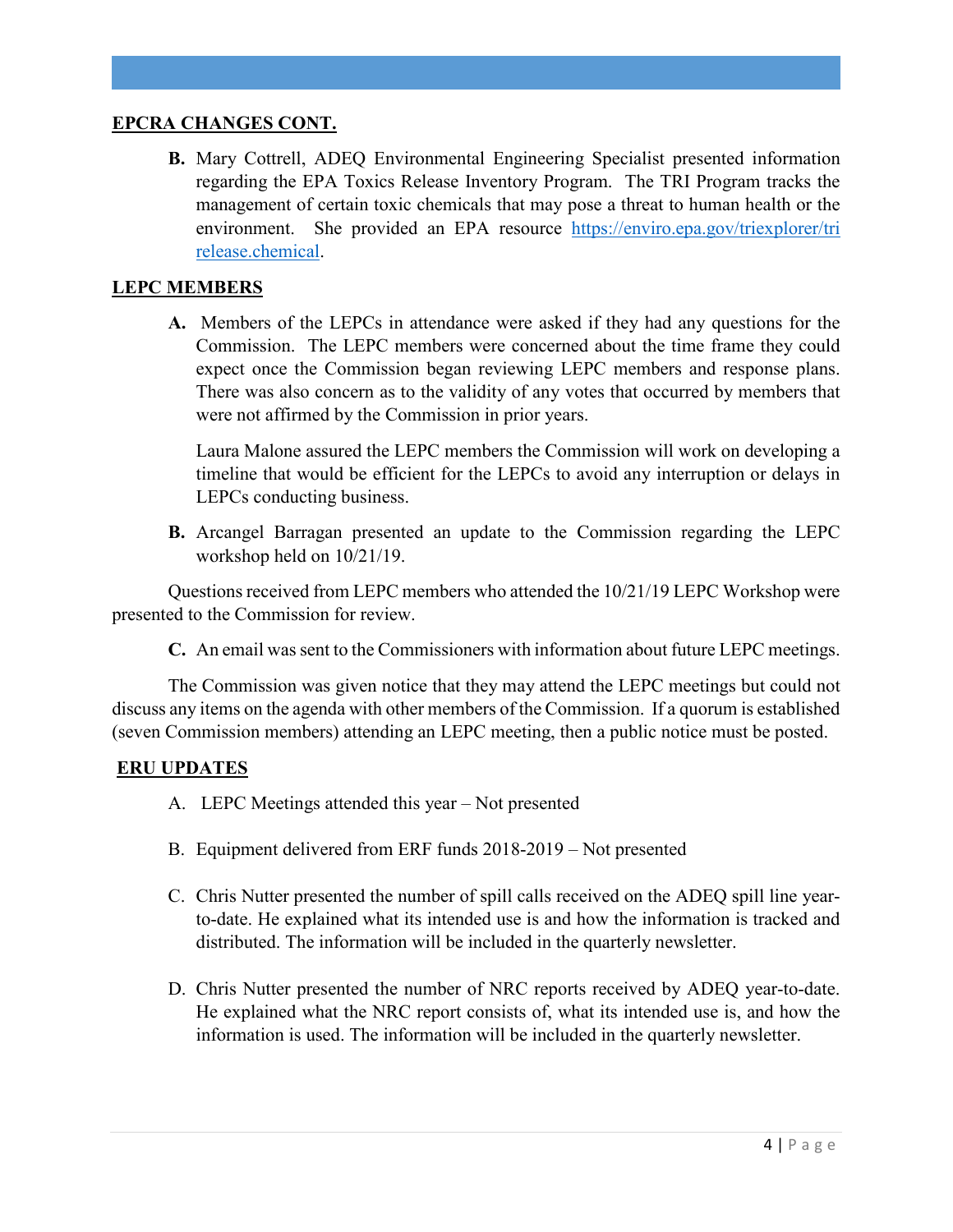## **EPA UPDATES**

A. Bill Jones and Peter Guria with EPA Region IV presented the EPA's Emergency Response Program.

## **ACTION ITEMS**

**ACTION ITEM 1**: Request bylaws from each LEPC. ASERC members and/or staff to review the bylaws for commonalities regarding membership criteria to assist with determining what AZSERC's review criteria may be for their review and affirmation of the proposed new members.

**ACTION ITEM 2**: Draft a preliminary process for approving LEPC members that is efficient, expedited and timely for LEPCs to submit all updated membership information to the Commission. The Commission shall review and provide the affirmation or declination expeditiously to the LEPCs to avoid a disruption for LEPCs to meet public meeting requirements.

**ACTION ITEM 3**: Commission to affirm current and past LEPC members and validate votes due to LEPC memberships not previously affirmed by the Commission (years to be determined).

**ACTION ITEM 4:** Send notice to the LEPCs by November 5 to inform them of changes regarding roles and responsibilities of SERC specifically LEPC membership affirmation, prior votes, and the review/approval of response plans.

**ACTION ITEM 5:** Request copies of LEPC emergency response plans for the Commission's review. ERU staff to provide the criteria that they currently use to approve plans. AZSERC members and/or staff to conduct a gap analysis, consider current state first. Verify emergency response plans are following NIMS baseline, honing in on key elements.

**ACTION ITEM 6**: Draft a preliminary process for Commission members to receive, review, and approve emergency response plans that is efficient, expedited and timely to avoid a disruption in the LEPCs legislative deadlines.

**ACTION ITEM 7**: Commission to review LEPC questions and prepare responses to be presented at the next AZSERC meeting.

**ACTION ITEM 8**: Review other state's LEPC bylaws and the roles and responsibilities of SERC commissions in other states and send to the Commissioners for review.

## **CALL TO THE PUBLIC**

None

## **PROPOSED DATE AND TIME OF NEXT MEETING**

A doodle poll will be sent to the Commission for a proposed meeting in three months.

## **ADJOURNMENT**